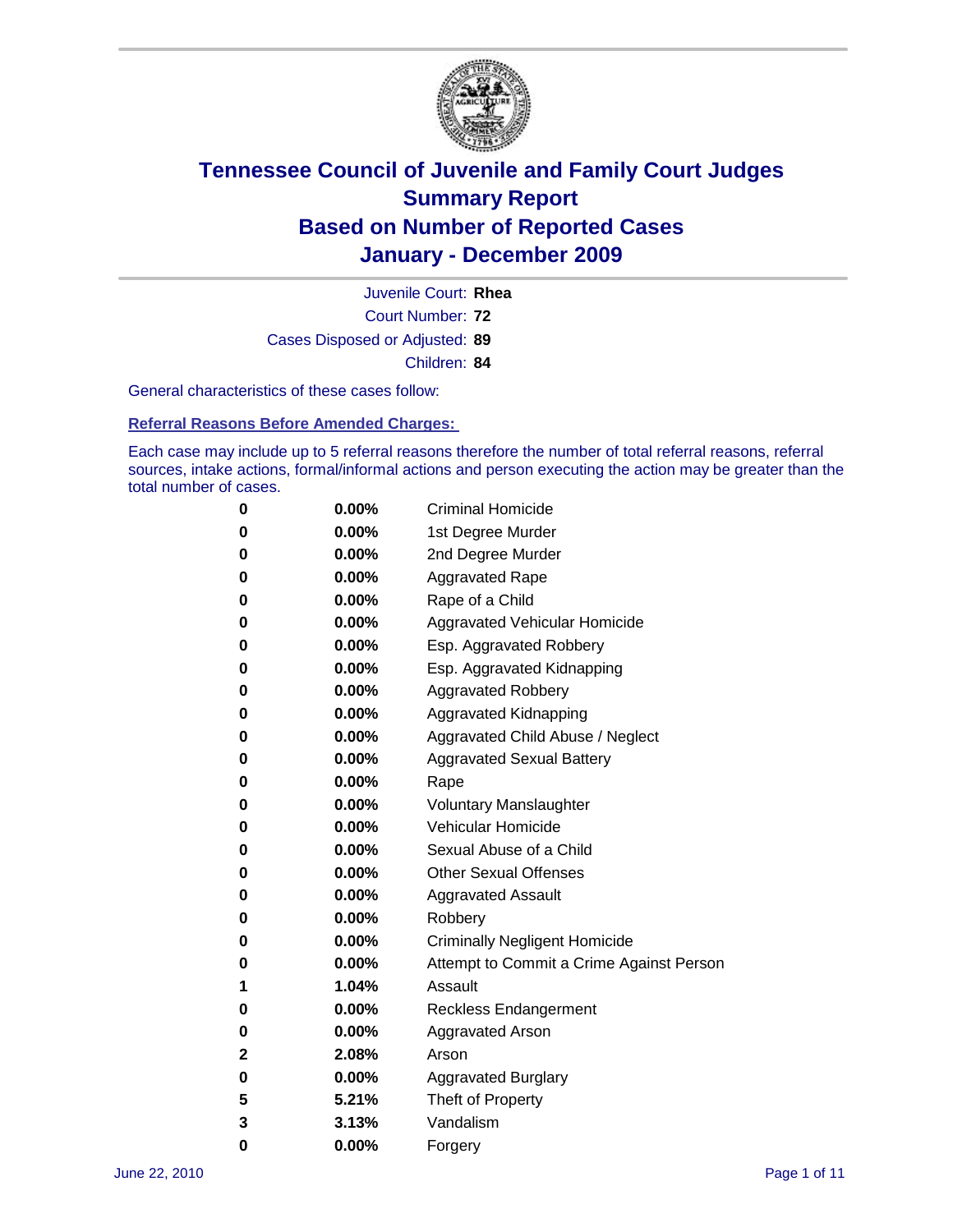

Court Number: **72** Juvenile Court: **Rhea** Cases Disposed or Adjusted: **89** Children: **84**

#### **Referral Reasons Before Amended Charges:**

Each case may include up to 5 referral reasons therefore the number of total referral reasons, referral sources, intake actions, formal/informal actions and person executing the action may be greater than the total number of cases.

| 0  | 0.00%  | <b>Worthless Checks</b>                                     |
|----|--------|-------------------------------------------------------------|
| 0  | 0.00%  | Illegal Possession / Fraudulent Use of Credit / Debit Cards |
| 0  | 0.00%  | <b>Burglary</b>                                             |
| 0  | 0.00%  | Unauthorized Use of a Vehicle                               |
| 0  | 0.00%  | <b>Cruelty to Animals</b>                                   |
| 0  | 0.00%  | Sale of Controlled Substances                               |
| 8  | 8.33%  | <b>Other Drug Offenses</b>                                  |
| 0  | 0.00%  | <b>Possession of Controlled Substances</b>                  |
| 0  | 0.00%  | <b>Criminal Attempt</b>                                     |
| 0  | 0.00%  | Carrying Weapons on School Property                         |
| 0  | 0.00%  | Unlawful Carrying / Possession of a Weapon                  |
| 1  | 1.04%  | <b>Evading Arrest</b>                                       |
| 0  | 0.00%  | Escape                                                      |
| 1  | 1.04%  | Driving Under Influence (DUI)                               |
| 4  | 4.17%  | Possession / Consumption of Alcohol                         |
| 0  | 0.00%  | Resisting Stop, Frisk, Halt, Arrest or Search               |
| 0  | 0.00%  | <b>Aggravated Criminal Trespass</b>                         |
| 1  | 1.04%  | Harassment                                                  |
| 0  | 0.00%  | Failure to Appear                                           |
| 1  | 1.04%  | Filing a False Police Report                                |
| 0  | 0.00%  | Criminal Impersonation                                      |
| 11 | 11.46% | <b>Disorderly Conduct</b>                                   |
| 0  | 0.00%  | <b>Criminal Trespass</b>                                    |
| 2  | 2.08%  | <b>Public Intoxication</b>                                  |
| 0  | 0.00%  | Gambling                                                    |
| 7  | 7.29%  | <b>Traffic</b>                                              |
| 0  | 0.00%  | <b>Local Ordinances</b>                                     |
| 0  | 0.00%  | Violation of Wildlife Regulations                           |
| 0  | 0.00%  | Contempt of Court                                           |
| 5  | 5.21%  | Violation of Probation                                      |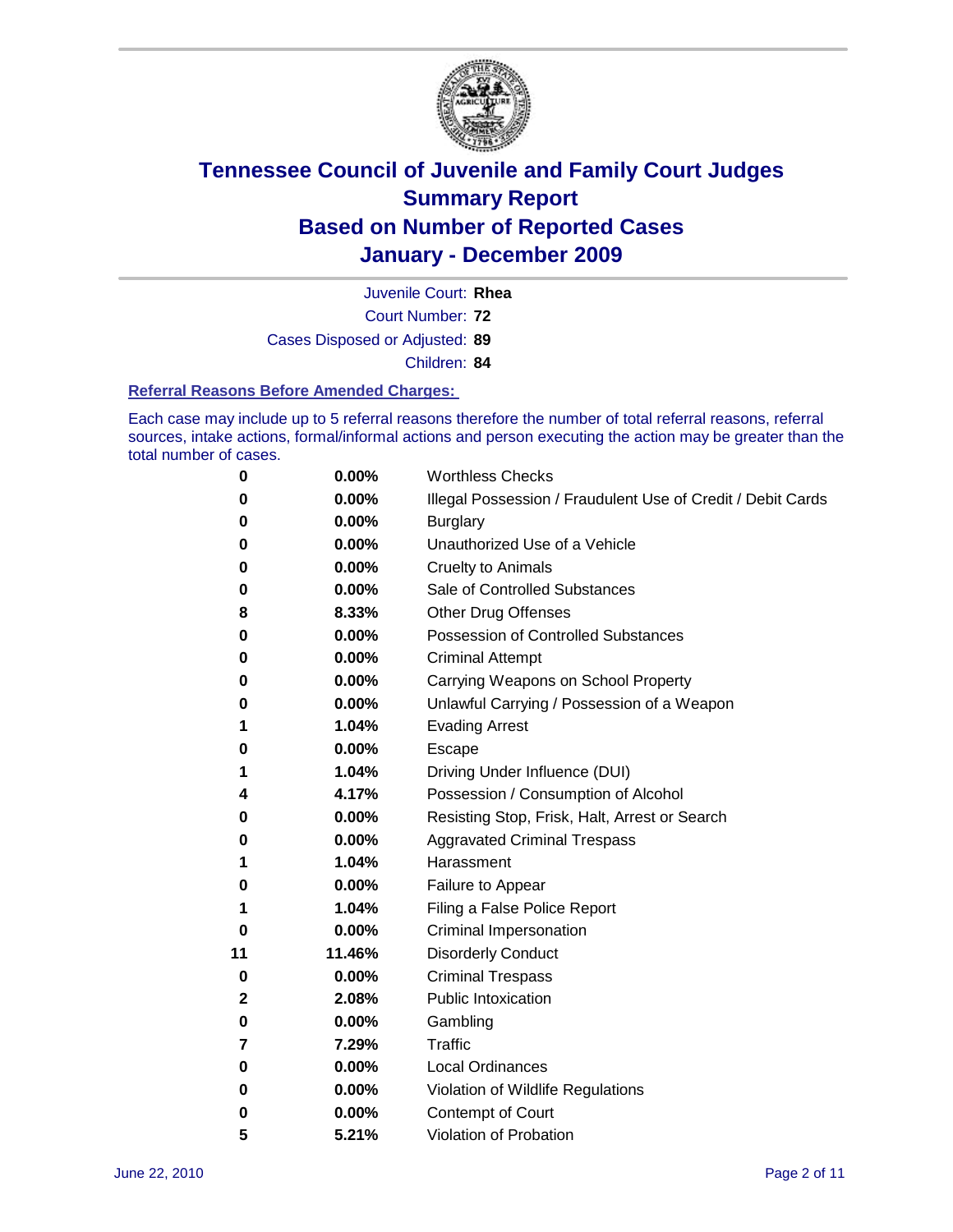

Court Number: **72** Juvenile Court: **Rhea** Cases Disposed or Adjusted: **89** Children: **84**

#### **Referral Reasons Before Amended Charges:**

Each case may include up to 5 referral reasons therefore the number of total referral reasons, referral sources, intake actions, formal/informal actions and person executing the action may be greater than the total number of cases.

| 96            | 100.00%        | <b>Total Referrals</b>                                 |
|---------------|----------------|--------------------------------------------------------|
| 12            | 12.50%         | Other                                                  |
| 0             | 0.00%          | <b>Consent to Marry</b>                                |
| 0             | 0.00%          | <b>Request for Medical Treatment</b>                   |
| 0             | 0.00%          | <b>Child Support</b>                                   |
| 0             | 0.00%          | Paternity / Legitimation                               |
| 0             | 0.00%          | Visitation                                             |
| 5             | 5.21%          | Custody                                                |
| 0             | 0.00%          | <b>Foster Care Review</b>                              |
| 0             | $0.00\%$       | <b>Administrative Review</b>                           |
| 0             | $0.00\%$       | <b>Judicial Review</b>                                 |
| 0             | 0.00%          | Violation of Informal Adjustment                       |
| 0             | 0.00%          | <b>Violation of Pretrial Diversion</b>                 |
| 0             | 0.00%          | <b>Termination of Parental Rights</b>                  |
| 0             | 0.00%          | Dependency / Neglect                                   |
| $\bf{0}$      | 0.00%          | <b>Physically Abused Child</b>                         |
| 0             | 0.00%          | Sexually Abused Child                                  |
| 0             | 0.00%          | Violation of Curfew                                    |
| $\bf{0}$      | 0.00%          | Violation of a Valid Court Order                       |
| 0<br>$\bf{0}$ | 0.00%<br>0.00% | Out-of-State Runaway<br>Possession of Tobacco Products |
| $\bf{0}$      | 0.00%          | In-State Runaway                                       |
| 13            | 13.54%         | Truancy                                                |
| 14            | 14.58%         | Unruly Behavior                                        |
| $\bf{0}$      | 0.00%          | Violation of Aftercare                                 |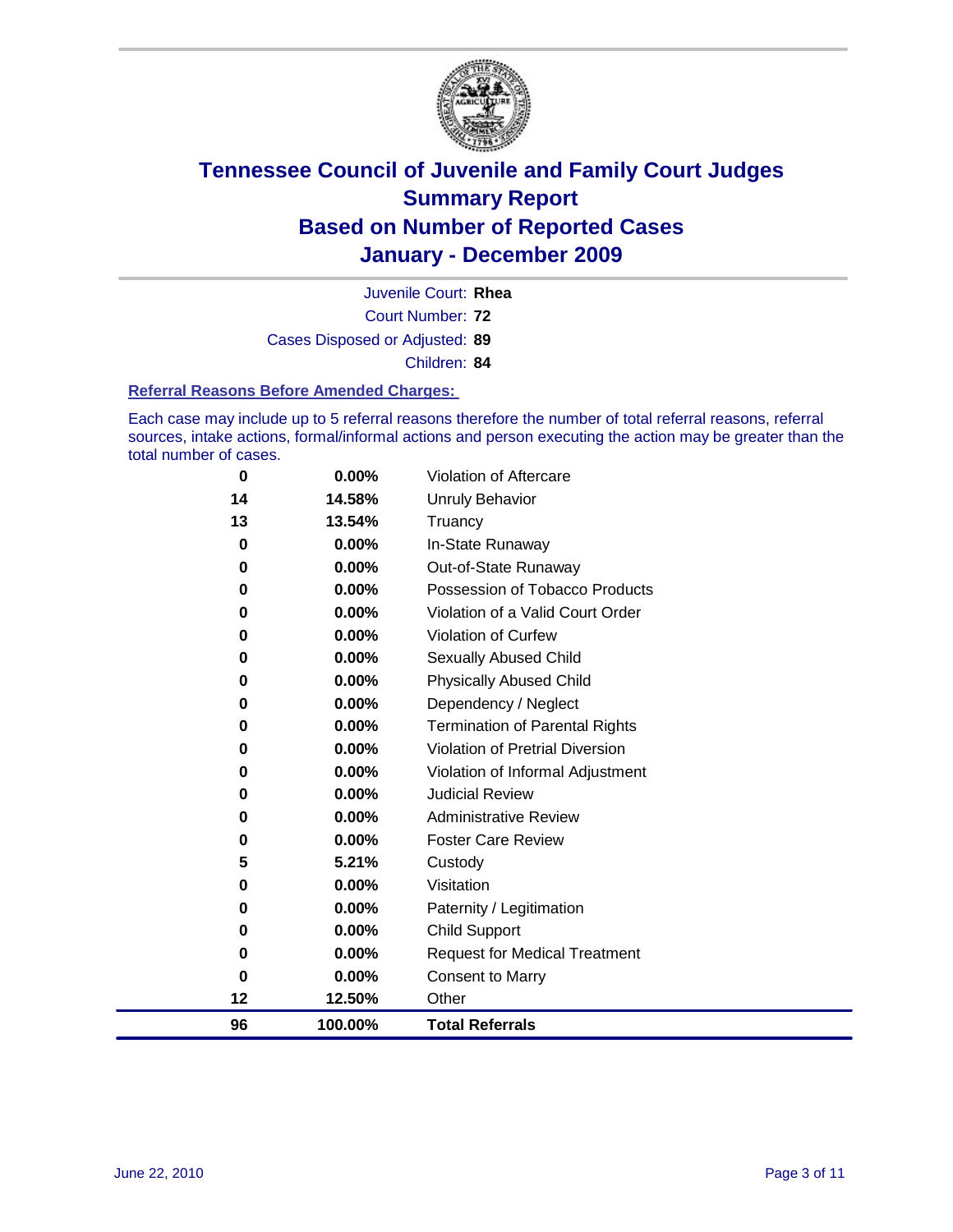

|                            |                                | Juvenile Court: Rhea              |
|----------------------------|--------------------------------|-----------------------------------|
|                            |                                | <b>Court Number: 72</b>           |
|                            | Cases Disposed or Adjusted: 89 |                                   |
|                            |                                | Children: 84                      |
| <b>Referral Sources: 1</b> |                                |                                   |
| 57                         | 59.38%                         | <b>Law Enforcement</b>            |
| 8                          | 8.33%                          | Parents                           |
| 1                          | 1.04%                          | <b>Relatives</b>                  |
| 0                          | $0.00\%$                       | Self                              |
| 17                         | 17.71%                         | School                            |
| 0                          | 0.00%                          | <b>CSA</b>                        |
| 4                          | 4.17%                          | <b>DCS</b>                        |
| 0                          | 0.00%                          | <b>Other State Department</b>     |
| 0                          | $0.00\%$                       | <b>District Attorney's Office</b> |
| 7                          | 7.29%                          | <b>Court Staff</b>                |
| 0                          | $0.00\%$                       | Social Agency                     |
| $\bf{0}$                   | $0.00\%$                       | <b>Other Court</b>                |
| 2                          | 2.08%                          | Victim                            |
| 0                          | $0.00\%$                       | Child & Parent                    |
| 0                          | $0.00\%$                       | Hospital                          |
| 0                          | $0.00\%$                       | Unknown                           |
| 0                          | 0.00%                          | Other                             |

### **Age of Child at Referral: 2**

| 25<br>0<br>0 | 29.76%<br>0.00%<br>$0.00\%$ | Ages 17 through 18<br>Ages 19 and Over<br>Unknown |
|--------------|-----------------------------|---------------------------------------------------|
|              |                             |                                                   |
|              |                             |                                                   |
|              |                             |                                                   |
| 23           | 27.38%                      | Ages 15 through 16                                |
| 24           | 28.57%                      | Ages 13 through 14                                |
| 6            | 7.14%                       | Ages 11 through 12                                |
| 6            | 7.14%                       | Ages 10 and Under                                 |
|              |                             |                                                   |

<sup>1</sup> If different than number of Referral Reasons (96), verify accuracy of your court's data.

**100.00% Total Referral Sources**

<sup>2</sup> One child could be counted in multiple categories, verify accuracy of your court's data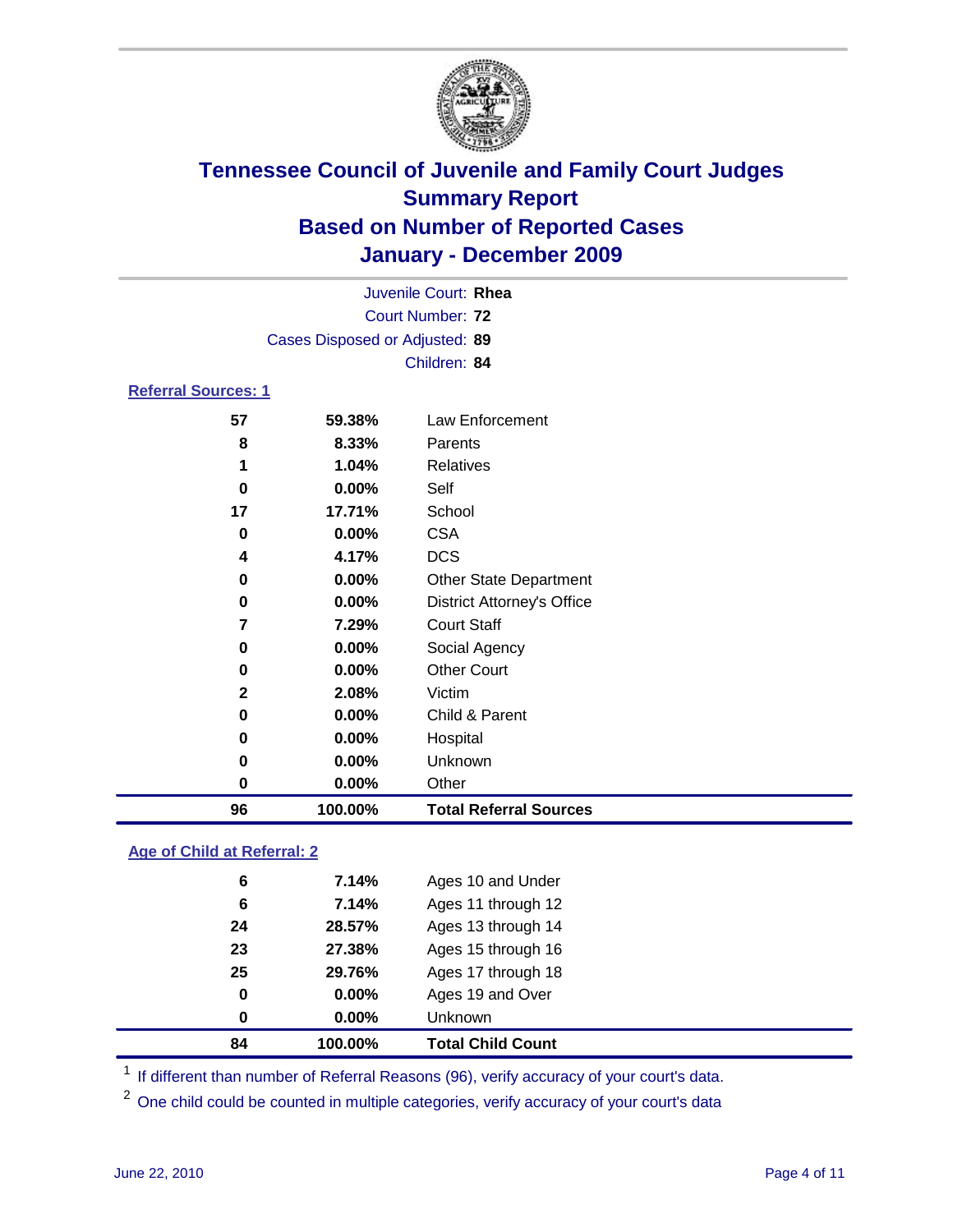

| Juvenile Court: Rhea                    |                                |                          |  |  |  |
|-----------------------------------------|--------------------------------|--------------------------|--|--|--|
| Court Number: 72                        |                                |                          |  |  |  |
|                                         | Cases Disposed or Adjusted: 89 |                          |  |  |  |
|                                         |                                | Children: 84             |  |  |  |
| Sex of Child: 1                         |                                |                          |  |  |  |
| 54                                      | 64.29%                         | Male                     |  |  |  |
| 30                                      | 35.71%                         | Female                   |  |  |  |
| $\bf{0}$                                | 0.00%                          | Unknown                  |  |  |  |
| 84                                      | 100.00%                        | <b>Total Child Count</b> |  |  |  |
| Race of Child: 1                        |                                |                          |  |  |  |
| 73                                      | 86.90%                         | White                    |  |  |  |
| 10                                      | 11.90%                         | African American         |  |  |  |
| 0                                       | 0.00%                          | Native American          |  |  |  |
| $\mathbf 0$                             | 0.00%                          | Asian                    |  |  |  |
| 1                                       | 1.19%                          | Mixed                    |  |  |  |
| 0                                       | 0.00%                          | Unknown                  |  |  |  |
| 84                                      | 100.00%                        | <b>Total Child Count</b> |  |  |  |
| <b>Hispanic Origin: 1</b>               |                                |                          |  |  |  |
| $\overline{7}$                          | 8.33%                          | Yes                      |  |  |  |
| 77                                      | 91.67%                         | <b>No</b>                |  |  |  |
| $\bf{0}$                                | 0.00%                          | Unknown                  |  |  |  |
| 84                                      | 100.00%                        | <b>Total Child Count</b> |  |  |  |
| <b>School Enrollment of Children: 1</b> |                                |                          |  |  |  |
| 70                                      | 83.33%                         | Yes                      |  |  |  |
| 14                                      | 16.67%                         | <b>No</b>                |  |  |  |
| $\pmb{0}$                               | 0.00%                          | Unknown                  |  |  |  |
| 84                                      | 100.00%                        | <b>Total Child Count</b> |  |  |  |

One child could be counted in multiple categories, verify accuracy of your court's data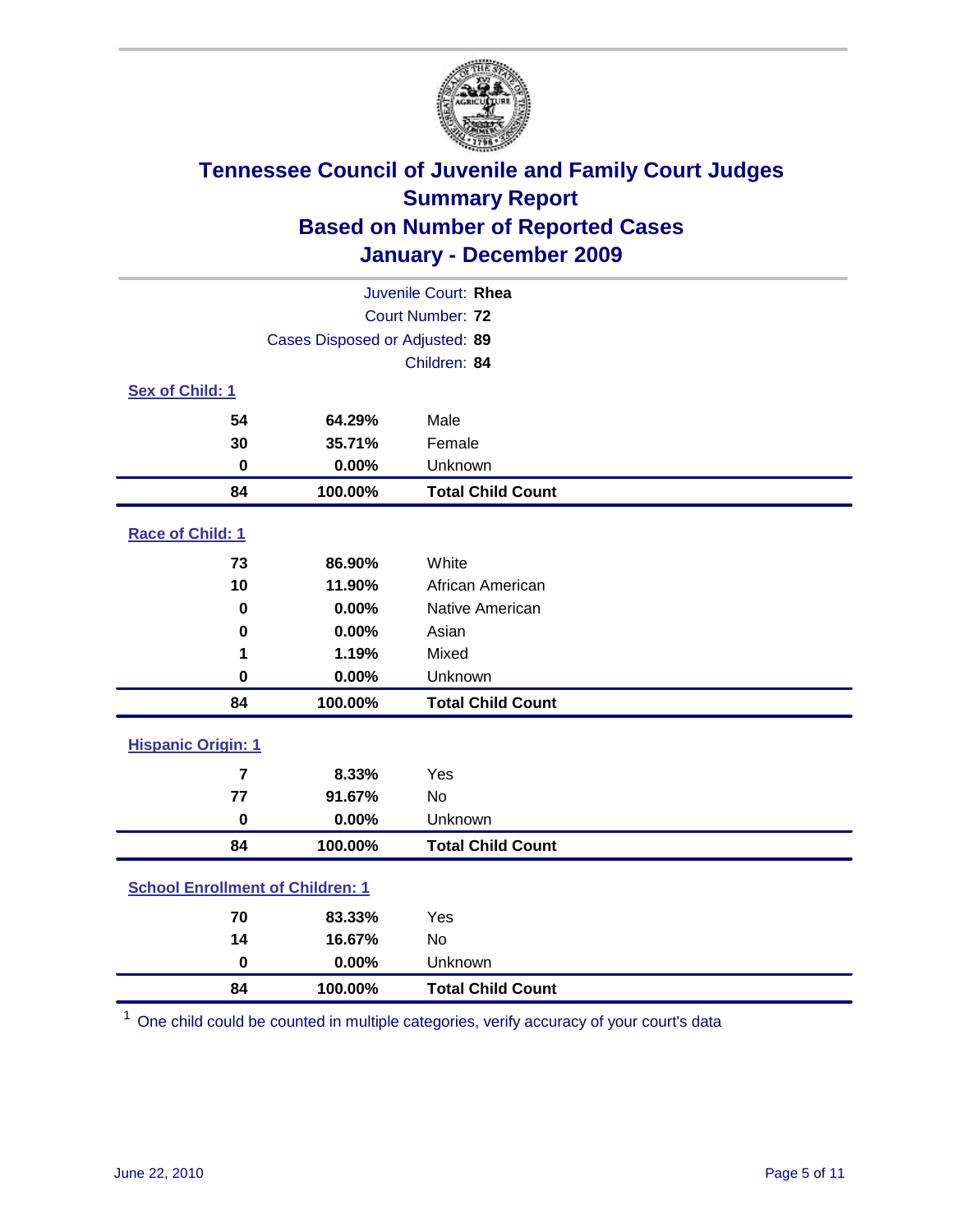

| Juvenile Court: Rhea |                                                           |                              |  |  |  |  |
|----------------------|-----------------------------------------------------------|------------------------------|--|--|--|--|
|                      | Court Number: 72                                          |                              |  |  |  |  |
|                      | Cases Disposed or Adjusted: 89                            |                              |  |  |  |  |
|                      |                                                           | Children: 84                 |  |  |  |  |
|                      | <b>Living Arrangement of Child at Time of Referral: 1</b> |                              |  |  |  |  |
| 9                    | 10.71%                                                    | With Both Biological Parents |  |  |  |  |
| 1                    | 1.19%                                                     | With Father and Stepmother   |  |  |  |  |
| 1                    | 1.19%                                                     | With Mother and Stepfather   |  |  |  |  |
| 48                   | 57.14%                                                    | With Mother                  |  |  |  |  |
| 9                    | 10.71%                                                    | <b>With Father</b>           |  |  |  |  |
|                      |                                                           |                              |  |  |  |  |

| 84 | 100.00%  | <b>Total Child Count</b> |
|----|----------|--------------------------|
| 1  | 1.19%    | Other                    |
| 0  | $0.00\%$ | Unknown                  |
| 1  | 1.19%    | Independent              |
| 0  | $0.00\%$ | In an Institution        |
| 0  | $0.00\%$ | In a Residential Center  |
| 0  | $0.00\%$ | In a Group Home          |
| 3  | 3.57%    | With Foster Family       |
| 1  | 1.19%    | With Adoptive Parents    |
| 10 | 11.90%   | <b>With Relatives</b>    |
|    |          |                          |

### **Type of Detention: 2**

| 89 | 100.00%  | <b>Total Detention Count</b> |  |
|----|----------|------------------------------|--|
| 0  | 0.00%    | Other                        |  |
| 89 | 100.00%  | Does Not Apply               |  |
| 0  | $0.00\%$ | <b>Unknown</b>               |  |
| 0  | $0.00\%$ | Psychiatric Hospital         |  |
| 0  | 0.00%    | Jail - No Separation         |  |
| 0  | $0.00\%$ | Jail - Partial Separation    |  |
| 0  | 0.00%    | Jail - Complete Separation   |  |
| 0  | 0.00%    | Juvenile Detention Facility  |  |
| 0  | $0.00\%$ | Non-Secure Placement         |  |
|    |          |                              |  |

<sup>1</sup> One child could be counted in multiple categories, verify accuracy of your court's data

<sup>2</sup> If different than number of Cases (89) verify accuracy of your court's data.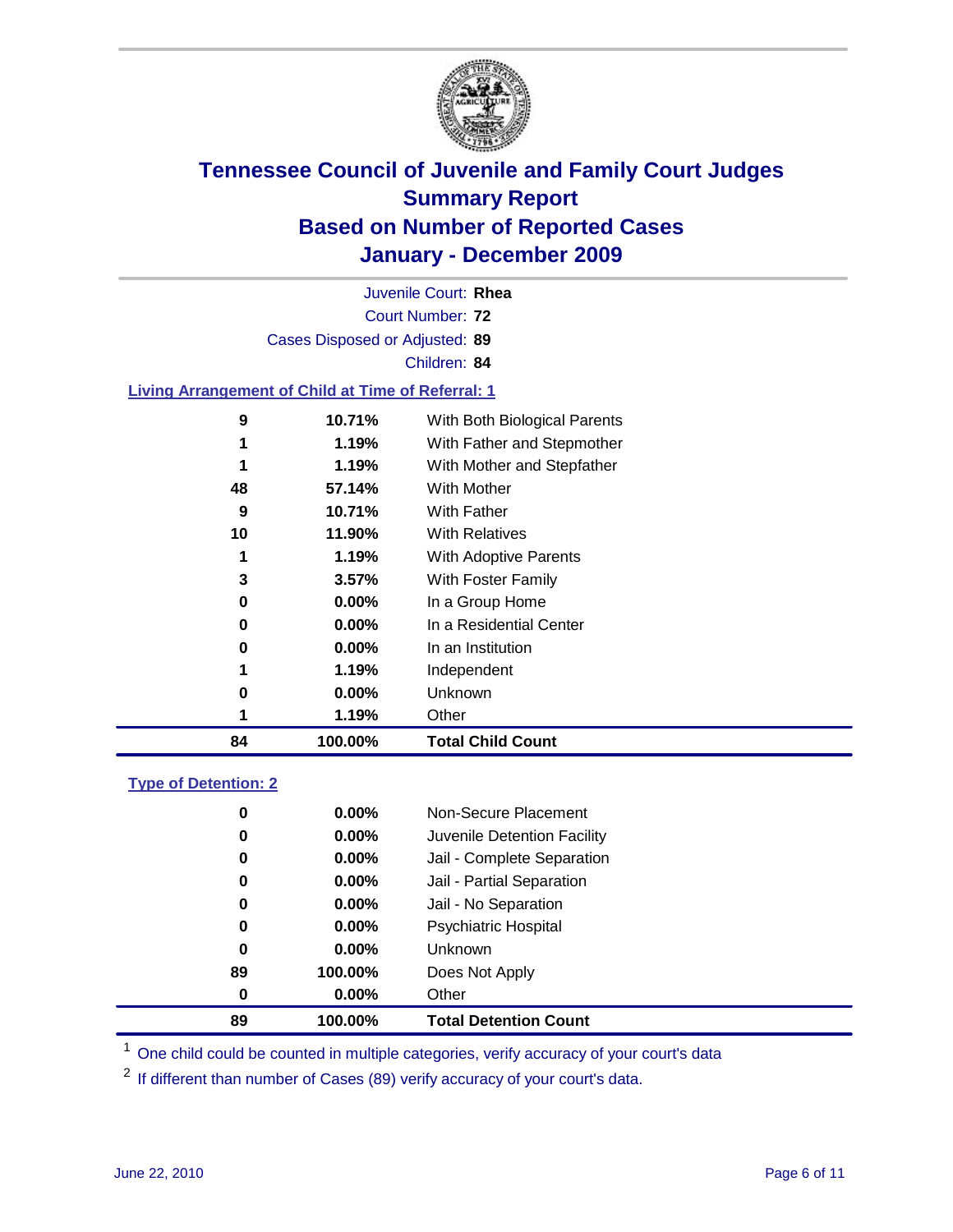

|                                                    | Juvenile Court: Rhea           |                                      |  |  |  |
|----------------------------------------------------|--------------------------------|--------------------------------------|--|--|--|
|                                                    | Court Number: 72               |                                      |  |  |  |
|                                                    | Cases Disposed or Adjusted: 89 |                                      |  |  |  |
|                                                    |                                | Children: 84                         |  |  |  |
| <b>Placement After Secure Detention Hearing: 1</b> |                                |                                      |  |  |  |
| $\mathbf 0$                                        | 0.00%                          | Returned to Prior Living Arrangement |  |  |  |
| $\bf{0}$                                           | 0.00%                          | Juvenile Detention Facility          |  |  |  |
| 0                                                  | 0.00%                          | Jail                                 |  |  |  |
| 0                                                  | 0.00%                          | Shelter / Group Home                 |  |  |  |
| $\bf{0}$                                           | 0.00%                          | Foster Family Home                   |  |  |  |
| $\bf{0}$                                           | 0.00%                          | Psychiatric Hospital                 |  |  |  |
| 0                                                  | 0.00%                          | <b>Unknown</b>                       |  |  |  |
| 89                                                 | 100.00%                        | Does Not Apply                       |  |  |  |
| $\mathbf 0$                                        | 0.00%                          | Other                                |  |  |  |
| 89                                                 | 100.00%                        | <b>Total Placement Count</b>         |  |  |  |
| <b>Intake Actions: 2</b>                           |                                |                                      |  |  |  |
|                                                    |                                |                                      |  |  |  |
| 87                                                 | 90.63%                         | <b>Petition Filed</b>                |  |  |  |
| $\mathbf{2}$                                       | 2.08%                          | <b>Motion Filed</b>                  |  |  |  |
| 5                                                  | 5.21%                          | <b>Citation Processed</b>            |  |  |  |
| 0                                                  | 0.00%                          | Notification of Paternity Processed  |  |  |  |
| 1                                                  | 1.04%                          | Scheduling of Judicial Review        |  |  |  |
| 0                                                  | 0.00%                          | Scheduling of Administrative Review  |  |  |  |
| 1                                                  | 1.04%                          | Scheduling of Foster Care Review     |  |  |  |
| $\bf{0}$                                           | 0.00%                          | Unknown                              |  |  |  |
| 0                                                  | 0.00%                          | Does Not Apply                       |  |  |  |
| $\bf{0}$                                           | 0.00%                          | Other                                |  |  |  |
| 96                                                 | 100.00%                        | <b>Total Intake Count</b>            |  |  |  |

<sup>1</sup> If different than number of Cases (89) verify accuracy of your court's data.

<sup>2</sup> If different than number of Referral Reasons (96), verify accuracy of your court's data.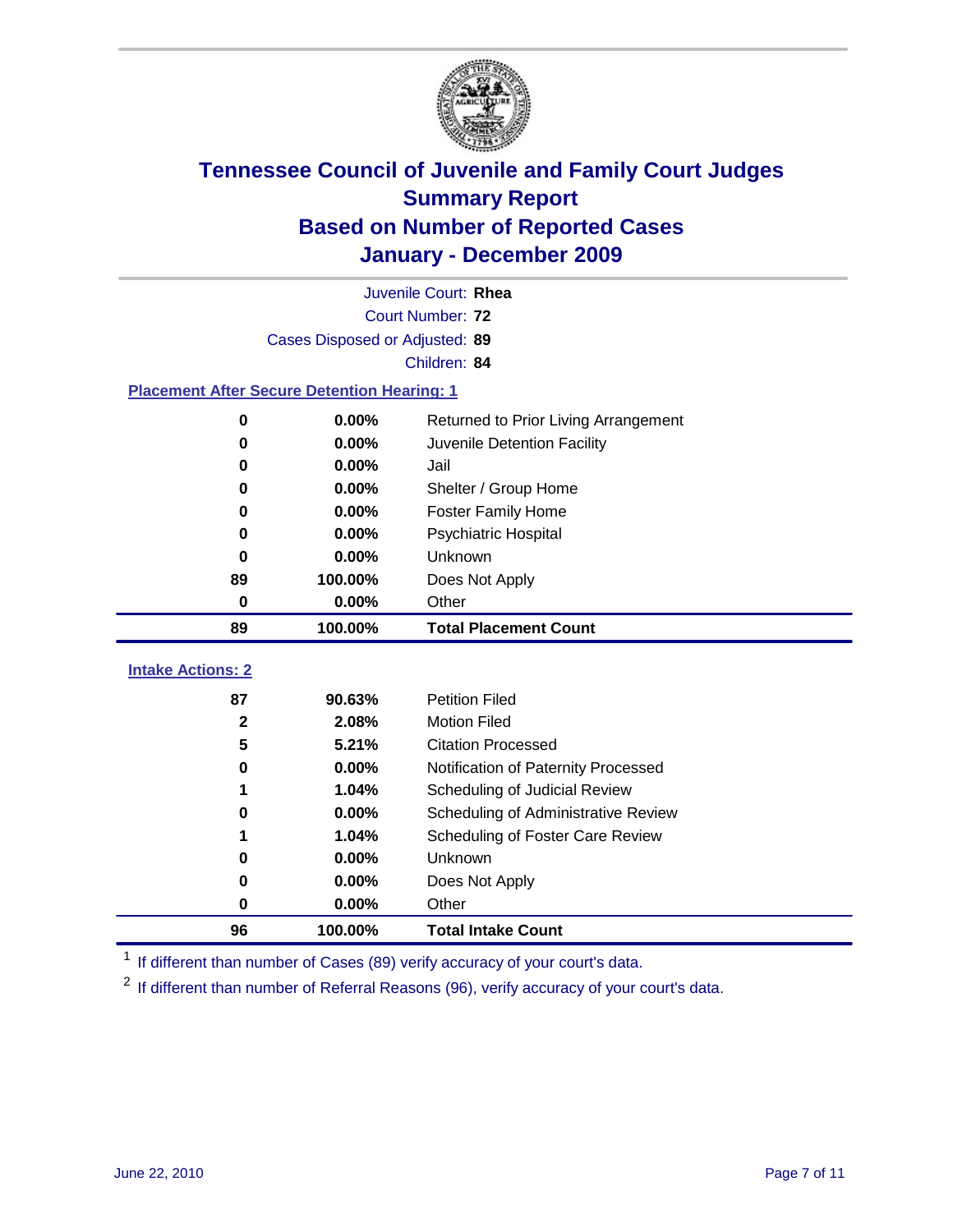

Court Number: **72** Juvenile Court: **Rhea** Cases Disposed or Adjusted: **89** Children: **84**

### **Last Grade Completed by Child: 1**

| 4                                       | 4.76%    | Too Young for School         |  |
|-----------------------------------------|----------|------------------------------|--|
| 0                                       | 0.00%    | Preschool                    |  |
| 0                                       | 0.00%    | Kindergarten                 |  |
| 1                                       | 1.19%    | 1st Grade                    |  |
| 0                                       | $0.00\%$ | 2nd Grade                    |  |
| 1                                       | 1.19%    | 3rd Grade                    |  |
| 0                                       | 0.00%    | 4th Grade                    |  |
| 7                                       | 8.33%    | 5th Grade                    |  |
| 6                                       | 7.14%    | 6th Grade                    |  |
| 14                                      | 16.67%   | 7th Grade                    |  |
| 6                                       | 7.14%    | 8th Grade                    |  |
| 9                                       | 10.71%   | 9th Grade                    |  |
| 11                                      | 13.10%   | 10th Grade                   |  |
| 11                                      | 13.10%   | 11th Grade                   |  |
| $\mathbf 0$                             | 0.00%    | 12th Grade                   |  |
| 0                                       | 0.00%    | Non-Graded Special Ed        |  |
| 4                                       | 4.76%    | <b>GED</b>                   |  |
| 1                                       | 1.19%    | Graduated                    |  |
| 0                                       | 0.00%    | <b>Never Attended School</b> |  |
| 7                                       | 8.33%    | Unknown                      |  |
| 2                                       | 2.38%    | Other                        |  |
| 84                                      | 100.00%  | <b>Total Child Count</b>     |  |
| <b>Enrolled in Special Education: 1</b> |          |                              |  |

| 84           | 100.00% | <b>Total Child Count</b> |  |  |
|--------------|---------|--------------------------|--|--|
| $\mathbf{2}$ | 2.38%   | <b>Unknown</b>           |  |  |
| 77           | 91.67%  | No.                      |  |  |
| 5            | 5.95%   | Yes                      |  |  |
|              |         |                          |  |  |

One child could be counted in multiple categories, verify accuracy of your court's data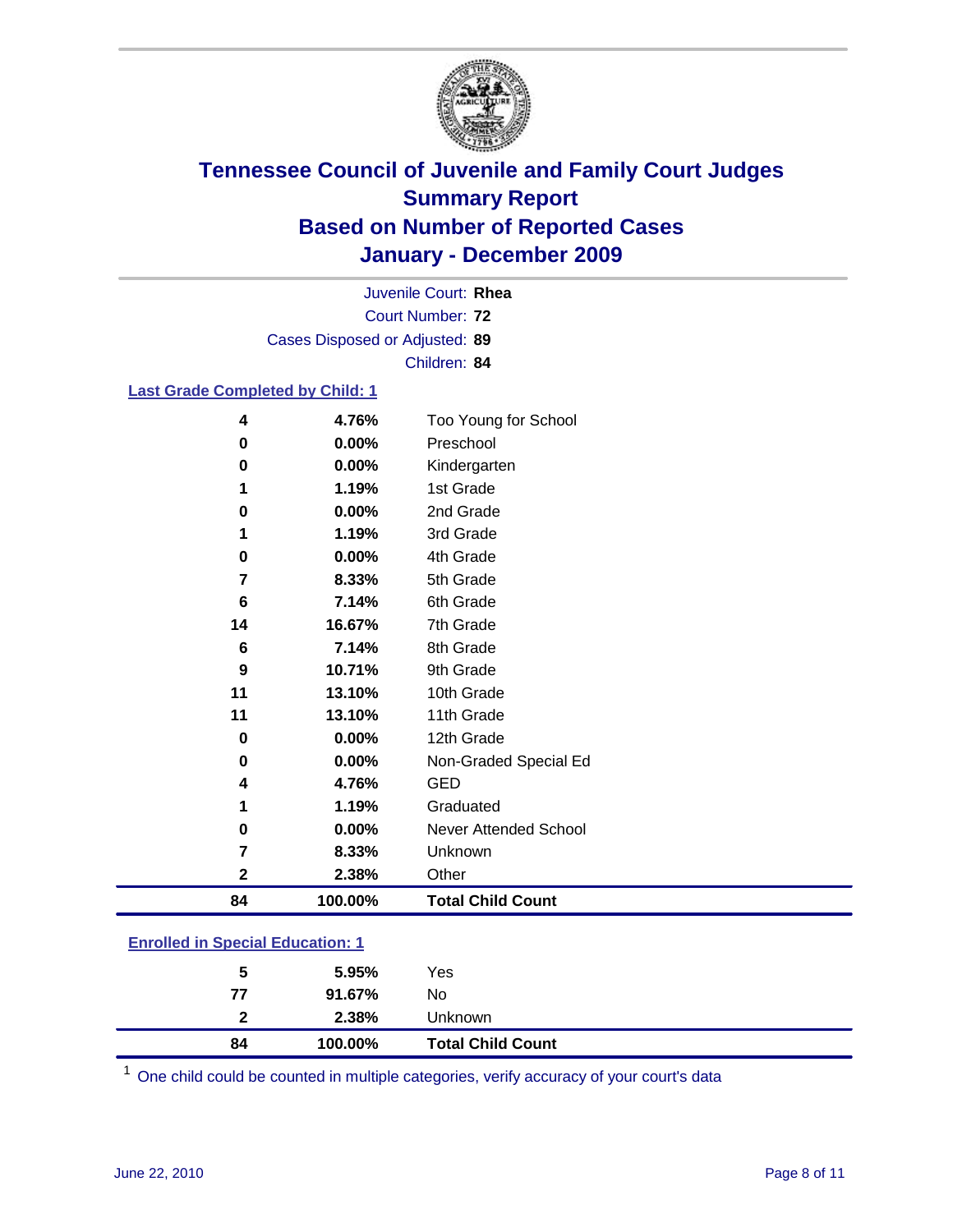

|                              |                                | Juvenile Court: Rhea      |
|------------------------------|--------------------------------|---------------------------|
|                              |                                | Court Number: 72          |
|                              | Cases Disposed or Adjusted: 89 |                           |
|                              |                                | Children: 84              |
| <b>Action Executed By: 1</b> |                                |                           |
| 96                           | 100.00%                        | Judge                     |
| 0                            | $0.00\%$                       | Referee                   |
| 0                            | $0.00\%$                       | <b>YSO</b>                |
| 0                            | $0.00\%$                       | Other                     |
| 0                            | $0.00\%$                       | Unknown                   |
| 96                           | 100.00%                        | <b>Total Action Count</b> |

### **Formal / Informal Actions: 1**

| 7  | 7.29%    | Dismissed                                        |
|----|----------|--------------------------------------------------|
| 0  | $0.00\%$ | Retired / Nolle Prosequi                         |
| 17 | 17.71%   | <b>Complaint Substantiated Delinquent</b>        |
| 9  | 9.38%    | <b>Complaint Substantiated Status Offender</b>   |
| 0  | $0.00\%$ | <b>Complaint Substantiated Dependent/Neglect</b> |
| 0  | $0.00\%$ | <b>Complaint Substantiated Abused</b>            |
| 0  | $0.00\%$ | <b>Complaint Substantiated Mentally III</b>      |
| 4  | 4.17%    | Informal Adjustment                              |
| 0  | $0.00\%$ | <b>Pretrial Diversion</b>                        |
| 0  | $0.00\%$ | <b>Transfer to Adult Court Hearing</b>           |
| 0  | $0.00\%$ | Charges Cleared by Transfer to Adult Court       |
| 8  | 8.33%    | Special Proceeding                               |
| 0  | $0.00\%$ | <b>Review Concluded</b>                          |
| 51 | 53.13%   | Case Held Open                                   |
| 0  | $0.00\%$ | Other                                            |
| 0  | $0.00\%$ | <b>Unknown</b>                                   |
| 96 | 100.00%  | <b>Total Action Count</b>                        |

<sup>1</sup> If different than number of Referral Reasons (96), verify accuracy of your court's data.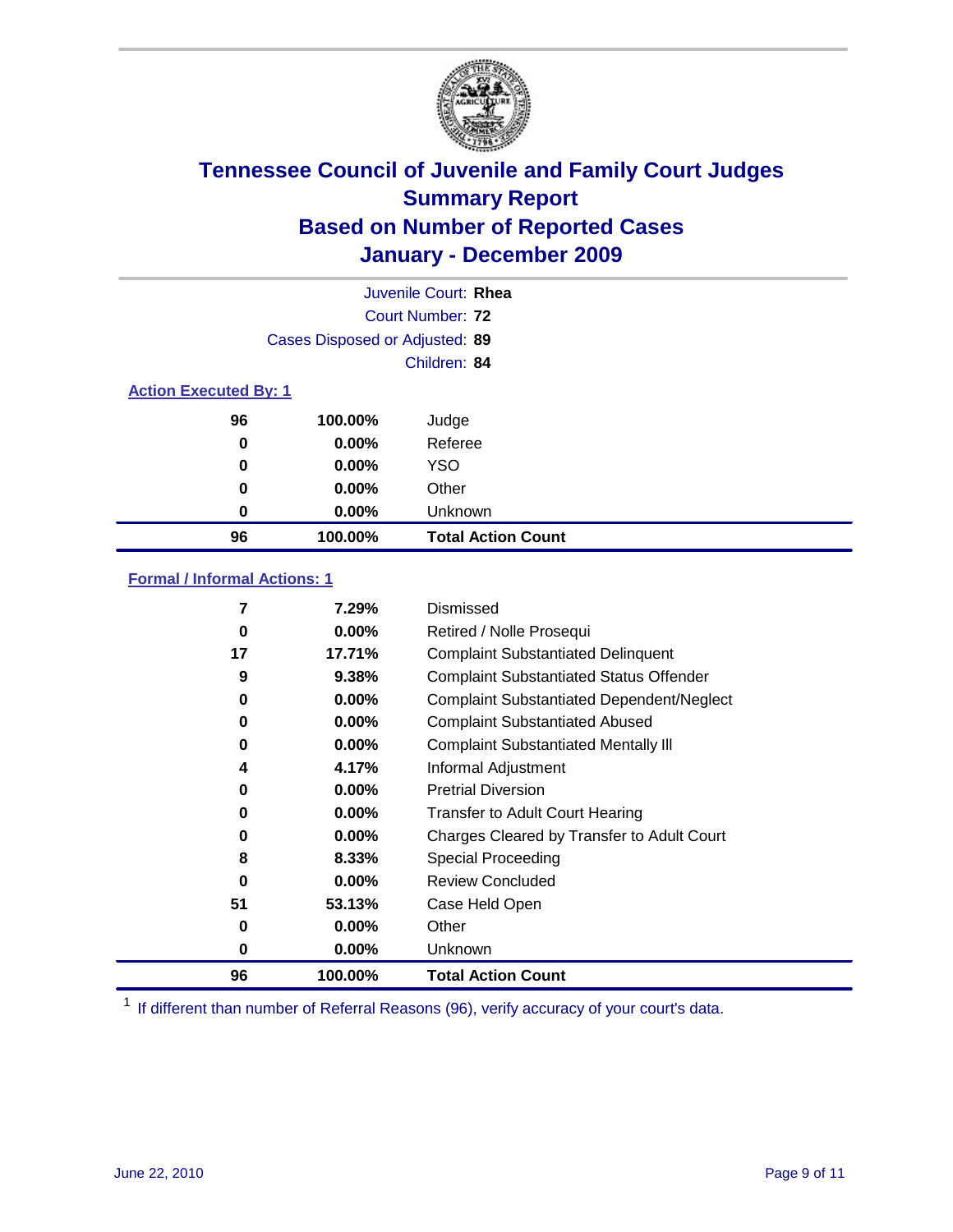

|                       |                                | Juvenile Court: Rhea                                  |
|-----------------------|--------------------------------|-------------------------------------------------------|
|                       |                                | Court Number: 72                                      |
|                       | Cases Disposed or Adjusted: 89 |                                                       |
|                       |                                | Children: 84                                          |
| <b>Case Outcomes:</b> |                                | There can be multiple outcomes for one child or case. |
| 7                     | 3.76%                          | <b>Case Dismissed</b>                                 |
| 0                     | 0.00%                          | Case Retired or Nolle Prosequi                        |
| 83                    | 44.62%                         | Warned / Counseled                                    |
| 54                    | 29.03%                         | Held Open For Review                                  |
| $\mathbf{2}$          | 1.08%                          | Supervision / Probation to Juvenile Court             |
| 0                     | 0.00%                          | <b>Probation to Parents</b>                           |
| 4                     | 2.15%                          | Referral to Another Entity for Supervision / Service  |
| 0                     | 0.00%                          | Referred for Mental Health Counseling                 |
| 0                     | 0.00%                          | Referred for Alcohol and Drug Counseling              |
| 0                     | 0.00%                          | <b>Referred to Alternative School</b>                 |
| 0                     | 0.00%                          | Referred to Private Child Agency                      |
| 0                     | 0.00%                          | Referred to Defensive Driving School                  |
| 0                     | 0.00%                          | Referred to Alcohol Safety School                     |
| 0                     | 0.00%                          | Referred to Juvenile Court Education-Based Program    |
| 0                     | 0.00%                          | Driver's License Held Informally                      |
| 0                     | 0.00%                          | <b>Voluntary Placement with DMHMR</b>                 |
| 0                     | 0.00%                          | <b>Private Mental Health Placement</b>                |
| 0                     | 0.00%                          | <b>Private MR Placement</b>                           |
| 0                     | 0.00%                          | Placement with City/County Agency/Facility            |
| 0                     | 0.00%                          | Placement with Relative / Other Individual            |
| 0                     | 0.00%                          | Fine                                                  |
| 3                     | 1.61%                          | <b>Public Service</b>                                 |
| 0                     | 0.00%                          | Restitution                                           |
| 0                     | 0.00%                          | <b>Runaway Returned</b>                               |
| 0                     | 0.00%                          | No Contact Order                                      |
| 0                     | 0.00%                          | Injunction Other than No Contact Order                |
| 0                     | 0.00%                          | <b>House Arrest</b>                                   |
| 0                     | 0.00%                          | <b>Court Defined Curfew</b>                           |
| 0                     | 0.00%                          | Dismissed from Informal Adjustment                    |
| 0                     | 0.00%                          | <b>Dismissed from Pretrial Diversion</b>              |
| 0                     | 0.00%                          | Released from Probation                               |
| 0                     | 0.00%                          | <b>Transferred to Adult Court</b>                     |
| 0                     | 0.00%                          | <b>DMHMR Involuntary Commitment</b>                   |